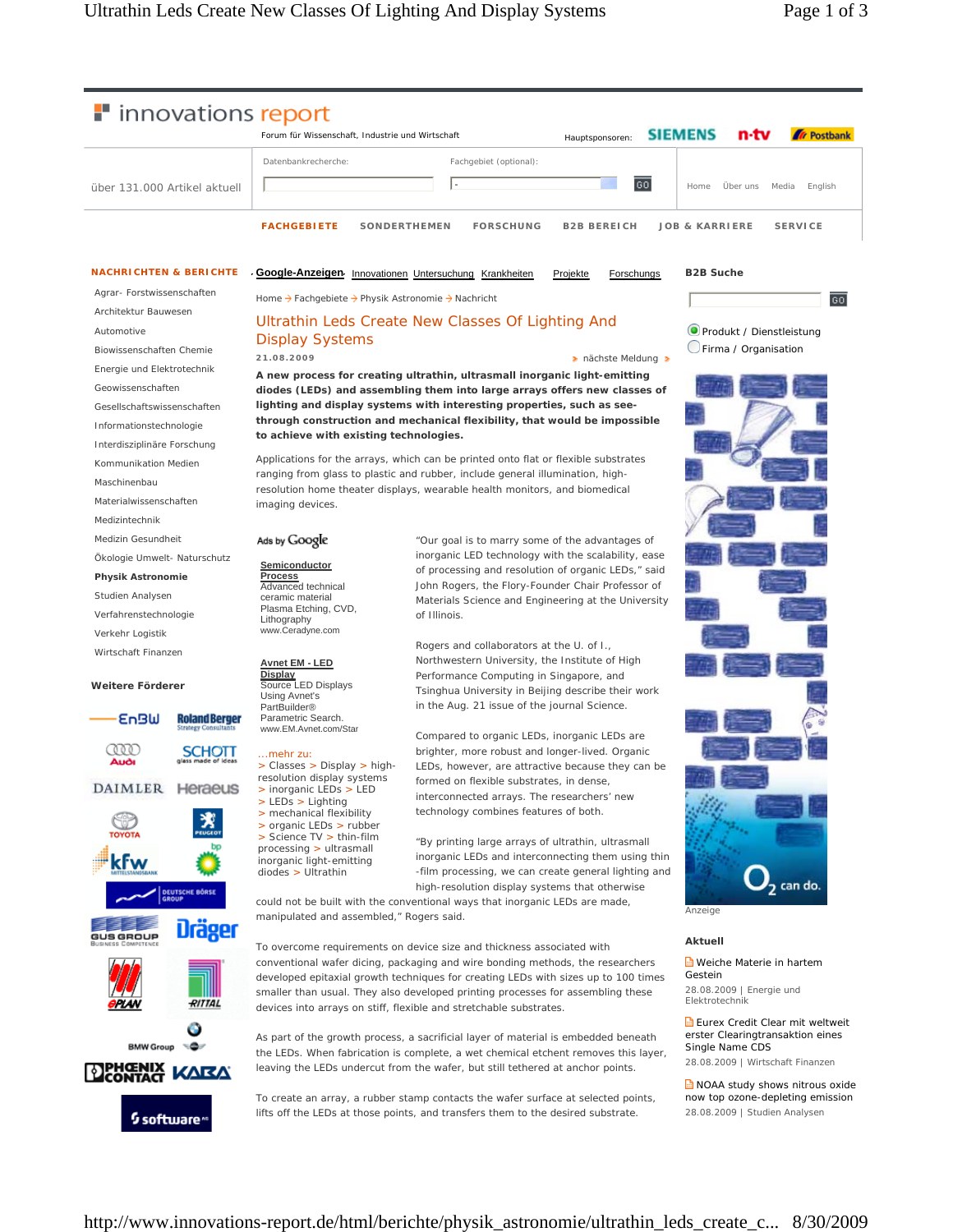# Ultrathin Leds Create New Classes Of Lighting And Display Systems Page 2 of 3



**VideoLinks**

**Funktion durch Vielfalt - Folge 06** Nachbarschaftsvbrhältnisseions-report



spannend: Für die anstehenden Versuche wird ein vorgespannter Träger aus UHPC hergestellt.



**Solar Drinking Water Disinfection (SODIS) to Reduce Childhood Diarrhoea in Rural Bolivia** A Cluster-

Randomized, Controlled Trial

**Saubere Optik** 

Die Wellenjäger - Folge 06 - Wer das Universum sichtbar

machen will, braucht zunächst eine saubere Optik



**and Climate Over the Past 1,500**  An interview with

Michael Mann, lead author of the paper on historical hurricane seasons. Credit: Pennsylvania State University, National Science Foundation



**Klimaschutz ist Standortfaktor – Metalle pro Klima.tv**

#### **Veranstaltungen**

NRW-Windenergiebranche trifft sich am 8. Oktober 2009 in Duisburg 28.08.2009 |

Veranstaltungsnachrichten

**1.000 Wissenschaftler kommen** zum 1. Darmstädter Ingenieurkongress - Bau und Umwelt 28.08.2009 | Veranstaltungsnachrichten

Hören - Sprechen - Singen: Die Kinderstimme im Fokus der Medizin

28.08.2009 | Veranstaltungsnachrichten

Live-Mitschnitte, Interviews und Hintergründe von den Meinungsführern aus Politik und Wirtschaft  $i$ etzt auf  $\rightarrow$  www.euroforum.tv

## Wissen schafft Kompetenz



http://www.innovations-report.de/html/berichte/physik\_astronomie/ultrathin\_leds\_create\_c... 8/30/2009